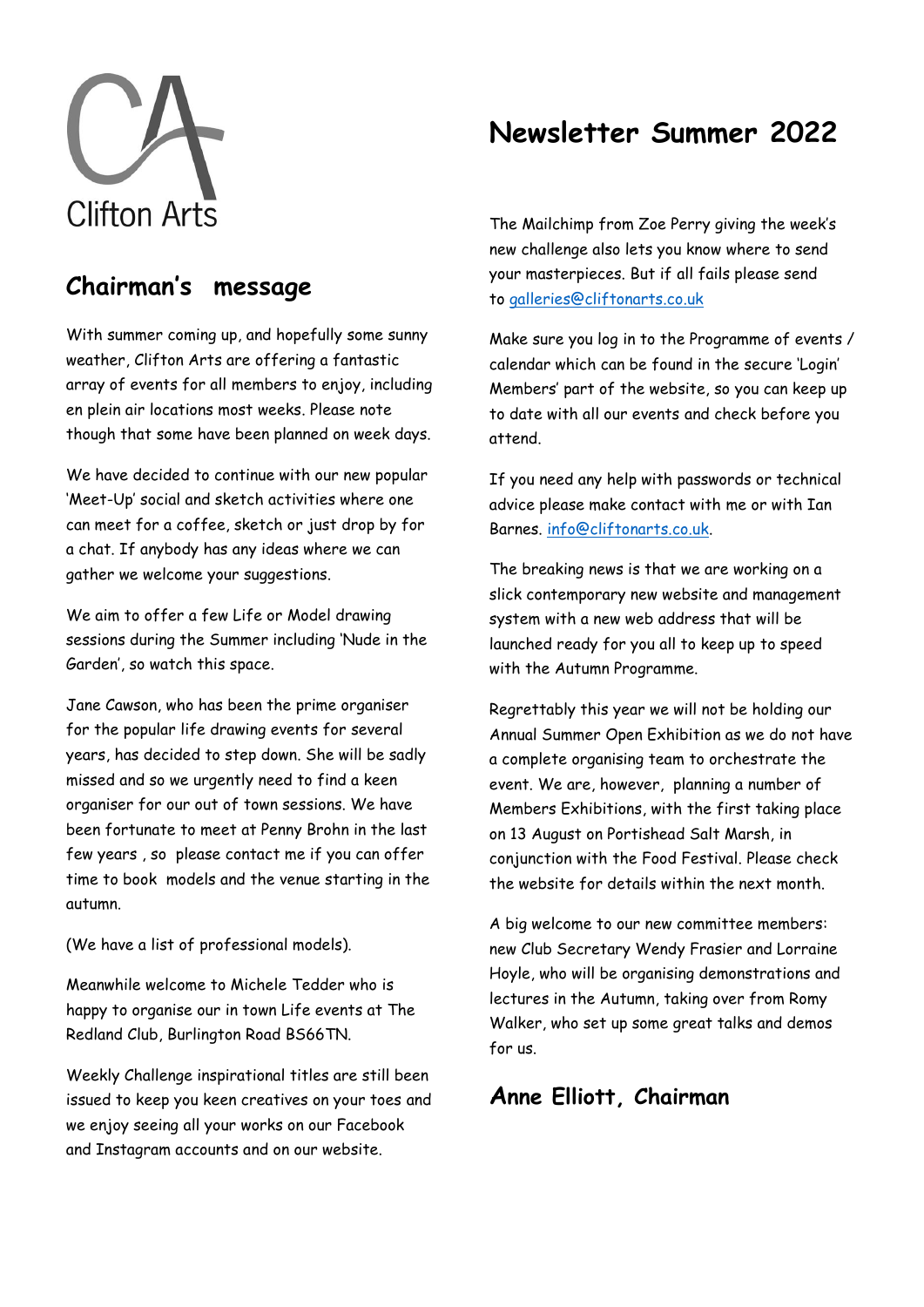### **A very big thank you!**

After rather a while giving in to pleas to carry on the good work, probably the most hard working member of our committee has finally decided to take well-earned retirement.

Ann Bassett served as Club Secretary for 16 years! I am probably forgetting something, but Ann sent out the agenda for committee meetings, took the minutes and then circulated them. She did the same for the Annual General Meeting as well as handling all other CA admin and, before we went paperless, posting everything out to members, including this newsletter and the Programme, which she also coordinated.



In addition to all these vital contributions to the club, Ann was also the extremely efficient Administration Secretary for our Annual Exhibitions, making sure everything worked behind the scenes: from sending out submission forms, to ensuring handing in went smoothly and that all our pictures had the titles we had chosen.

So a big thank you again Ann, and we will hopefully have lots of sunny days so you can paint in our summer gardens without having to type up minutes when you get home!

## **GARDEN PAINTING DAYS**

Our outdoor painting days start on Saturday, 28 May at the Dairy in Weston in Gordano.

Steve Crossley has once again organised us a whole summer of painting days in the sun (Well… I hope he has remembered to organise the sun …. ). This year some of our plein air painting is at venues other than gardens. Remember to check for any emails with unforeseen changes. For new members, or old members who think they might join us, the day starts at 10:30. Some of us take a while to find the perfect spot, by which time a couple of people will be finishing their first picture!

Don't forget to bring a picnic; we stop for lunch and a chat. There is sometimes tea and coffee and some hosts make tea and delicious cakes at the end of the day.



When people drift back from their favourite spots we display our paintings against a wall, or a tree. It is always fascinating to see how people spend a day in the same garden and the pictures are so

### **Editor**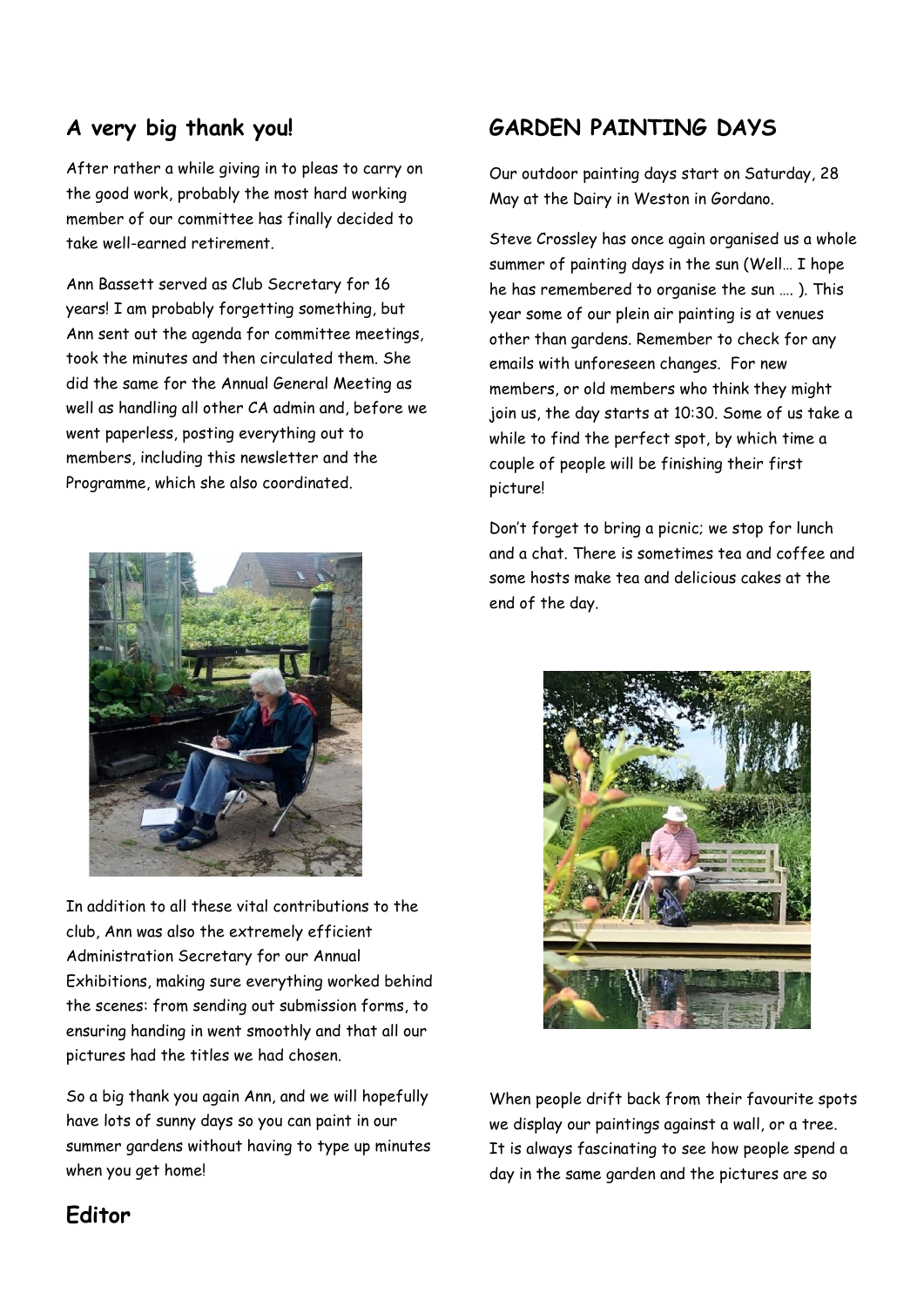

different: massed flowers in a border, a corner of a shed or a full view of the house. Our hosts are always fascinated by the range of work inspired by their home and some have even bought a painting!

# **OTHER LOCAL ART EVENTS**

### **RWA**

*Me, Myself, I: Artists' Self-Portraits* **is the RWA's landmark reopening exhibition in May - June 2022**

"Me, Myself, I: Artists Self-Portraits provides historical context to today's selfie culture, through an exploration of self-portraiture over the last three hundred years. The exhibition, curated by Tessa Jackson OBE, in particular explores the last fifty years and the ways artists have imagined and presented themselves: from the highly personal and psychological to the controversial and political.

"Me, Myself, I: Artists' Self-Portraits includes over 80 artworks by major artists such as Grayson Perry, Tracey Emin, Antony Gormley, Shanti Panchal, Sir Joshua Reynolds, Angelica Kauffman, Lucian Freud, Patrick Heron, Tony Bevan, Madame Yevonde and many more.

Discover the artists who challenged social norms and defied conventions, who questioned identity, gender and representation ahead of their time, and who constantly think afresh in an everchanging world. *Me, Myself, I: Artists' Self-Portraits* is a timely re-examination of a fundamental area of art history that will bring together work from the 1720s to the 2020s, placing well-known artists alongside emerging talent.

### **Related Events:**

Gallery Tours: Every Tuesday at 12pm. Included with your admission ticket, led by a member of the RWA team or a volunteer.

### **Free Bank Holiday Exhibition Entry!**

As a thank you to Lottery Players who helped us transform our beautiful building we are offering two special discounted days for the Platinum Jubilee Bank Holiday in June (2 & 3 June 2022). You can walk in on the day without booking, or can [prebook tickets for these dates](https://www.rwa.org.uk/collections/art-exhibitions/products/free-days-me-myself-i-artists-self-portraits) in advance.

The exhibition will take place across all main gallery spaces, following the transformational [Light and Inspiration £4.1 million](https://www.rwa.org.uk/pages/what-is-the-light-and-inspiration-capital-project)  [capital project,](https://www.rwa.org.uk/pages/what-is-the-light-and-inspiration-capital-project) funded by NLHF and other generous supporters.

Tickets can be booked in advance, or purchased at the RWA on the day of your visit.

The RWA explains that the huge project involved urgent repairs to save its Grade II\* listed galleries from catastrophic failure, while transforming this landmark building's relationship with the city, "ensuring everyone feels welcome and is nourished by their visit".

It is also expected to bring world-class art and exhibitions to Bristol, attracting 40% more visitors and community users to the RWA.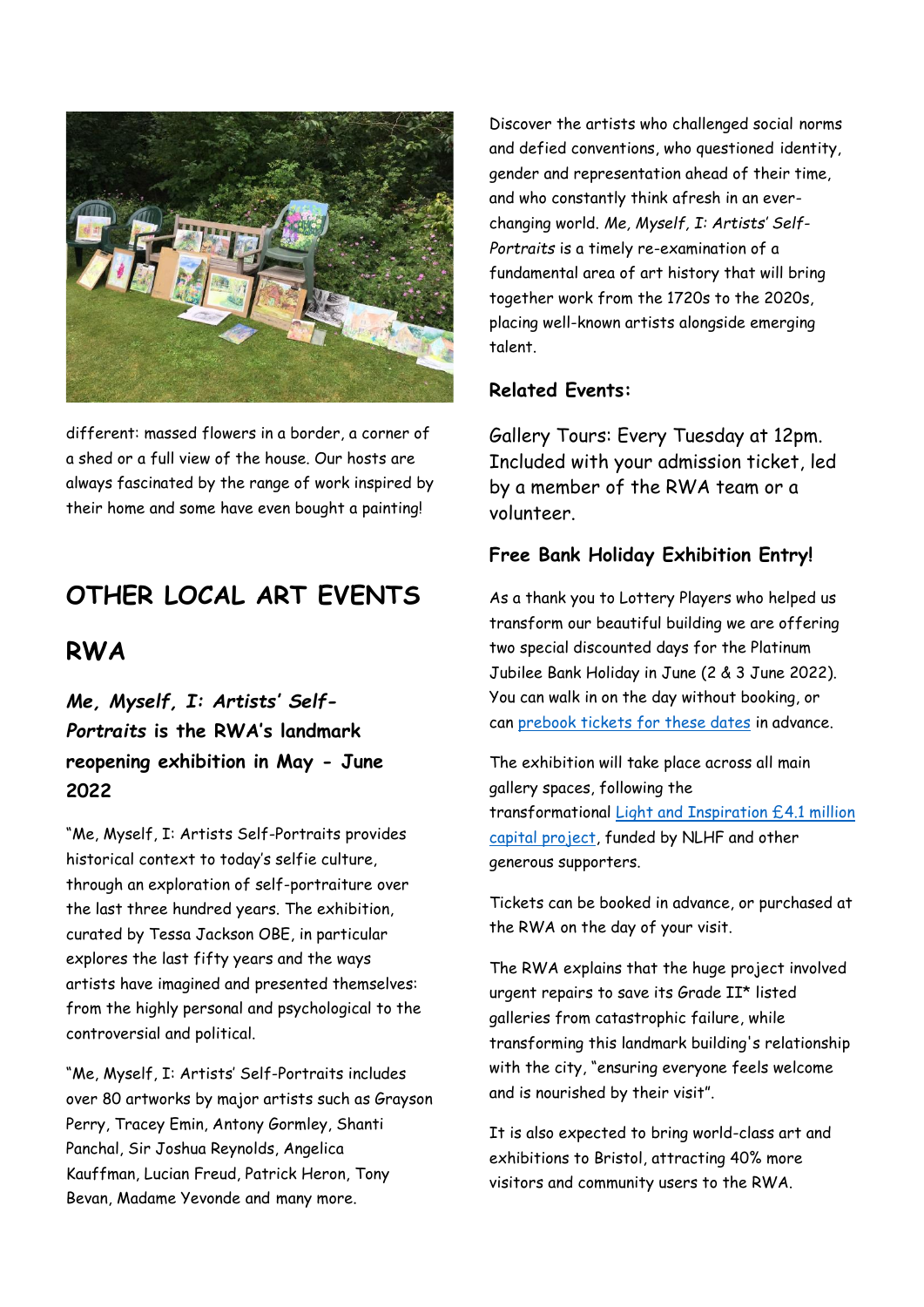## **Bristol Museum & Art Gallery**

### **William Hogarth's Altarpiece**

### **Special event on 15th June 2022**

"William Hogarth's largest known work resides inside St Nicholas Church in Bristol. His life was short, his work prolific, and his legacy immortal.

"Drop into St Nicholas Church to see the vast triptych that was painted for St Mary Redcliffe in 1755/56. Julia Carver, curator of art at Bristol Museum & Art Gallery, will give an introduction to the painting and its remarkable journey around Bristol.

"The triptych depicts Christ's Ascension on a central canvas flanked by The Sealing of the Sepulchre and The Three Marys at the Tomb.

"The painting was commissioned as a new altarpiece for Bristol's St Mary Redcliffe church. It was Hogarth's only commission from the Church of England. He was paid £525 and the receipt still exists."

### **Netsuke: [miniature masterpieces](https://www.bristolmuseums.org.uk/bristol-museum-and-art-gallery/whats-on/netsuke-miniature-masterpieces-from-japan/)  [from Japan](https://www.bristolmuseums.org.uk/bristol-museum-and-art-gallery/whats-on/netsuke-miniature-masterpieces-from-japan/)**

#### **28 May – 5 June 2022**

"For the first time, 75 netsuke from Bristol's collection will go on display in the Eastern Art Gallery. These finely carved miniature sculptures were Japan's solution to a lack of pockets in men's kimono and other clothing."

## **Art Trail**

#### **The BS9 Art Trail takes place on 18 and 19 June in Henleaze, Stoke Bishop and Westburyon-Trym From 11 am to 5pm**

Around 90 artists will be exhibiting. Quite a few will be offering refreshments, with the proceeds going to a range of charities. Last year the BS9 Trail donated some £2000 to good causes.

# **And further afield….**

## **Royal Academy**

### **Kyosai to 19 June 2022**

"Known for his independent spirit, Kawanabe Kyōsai (1831-1889) is among Japan's most important master painters. Witty, energetic and imaginative, his art continues to influence numerous artistic styles today, from manga to tattoo art.

"Overlooked for decades, particularly compared to his earlier counterparts, [Hokusai](https://www.royalacademy.org.uk/art-artists/name/katsushika-hokusai) and [Hiroshige,](https://www.royalacademy.org.uk/art-artists/name/utagawa-hiroshige) Kyōsai is now celebrated for his ability to bridge popular culture and traditional art.

"Drawing from one of the finest collections of the artist's work in the world, this exhibition brings together highly finished paintings, woodcut prints and illustrated books, as well as impromptu paintings (*sekiga*) created at sometimes raucous calligraphy and painting parties (*shogakai*)."

### **RA Summer Exhibition**

#### **From 21 June to 21 August 2022**

The annual exhibition, which began in 1769, this year has a theme of climate change.

## **National Gallery**

### **Raphael**

**Until 31st July**

"His life was short, his work prolific, and his legacy immortal.

"A painter, draughtsman, architect, archaeologist, and poet, Raphael captured in his art the human and the divine, love and friendship, learning and power.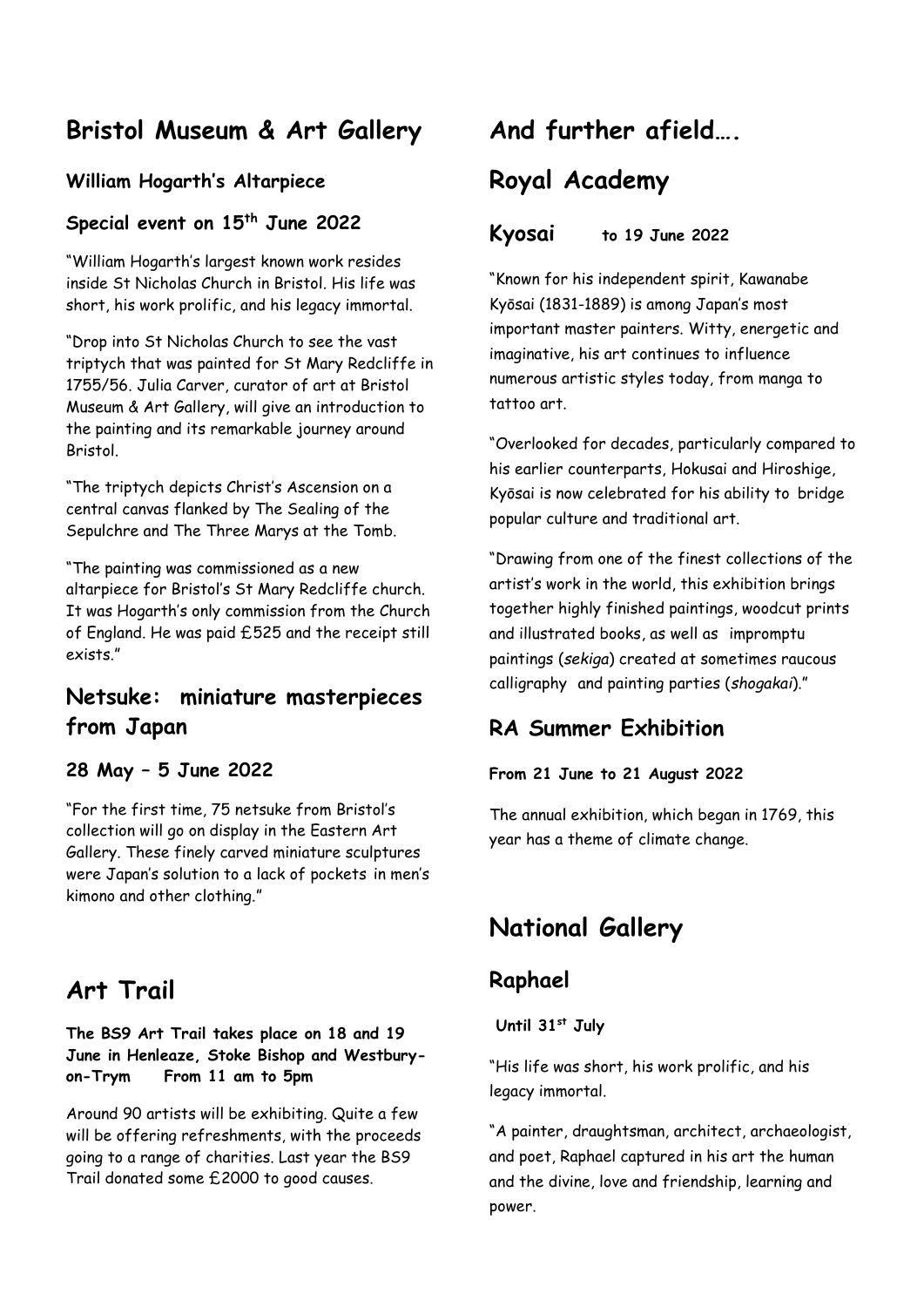"In his brief career, spanning just two decades, Raphael shaped the course of Western culture like few artists before or since.



#### **La Madonna della Seggiola 1513/14 is exhibited at Palazzo Pitti in Florence**

"This exhibition, one of the first ever to explore Raphael's complete career, looks at his celebrated paintings and drawings as well as his work in architecture, poetry, and design for sculpture, tapestry and prints.

"With loans from the Louvre, National Gallery of Art, Washington, the Prado Museum, Uffizi Museum and the Vatican Museum this is an unprecedented opportunity to see the breadth of Raphael's skill, creativity, and ingenuity."

### **Editor's note**

If you want a novel that really brings Raffaello Sanzio of Urbino to life, Raphael, Painter in Rome by Stephanie Storey is a good read. (Though not quite as good as Oil and Marble, the story of the rivalry between Leonardo and Michelangelo, the book that came before it)

## **Tate Modern**

### **Surrealism beyond Borders**

#### **Until 29 Aug 2022**

"[Surrealism](https://www.tate.org.uk/art/art-terms/s/surrealism) is not a style – but a state of mind. It aims to subvert reality.. And for many artists around the world, it has been a way to challenge authority and imagine a new world.

"Previous stories of surrealism have focused on Paris in the 1920s. Based on extensive research, this exhibition will reach across the world and over 50 years. It will show how artists around the world have been inspired and united by surrealism – from centres as diverse as Buenos Aires, Cairo, Lisbon, Mexico City, Prague, Seoul, and Tokyo."

### **Yayoi Kusama: Infinity Rooms**

This exhibition runs until 30 September but tickets are sold out! Members can still visit, but need to apply for a ticket.

### **The EY Exhibition: Cezanne**

#### **5 October 2022- 12 March 2023**

"A career-spanning survey of a pivotal figure in modern art.

"With an apple, I will astonish Paris', Cezanne once claimed. Leaving his native Aix-en-Provence for the French capital in his 20s, this is precisely what he did. still lifes, landscapes and paintings of bathers were to give licence to generations of artists to break the rule book. The history of painting was never to be the same again.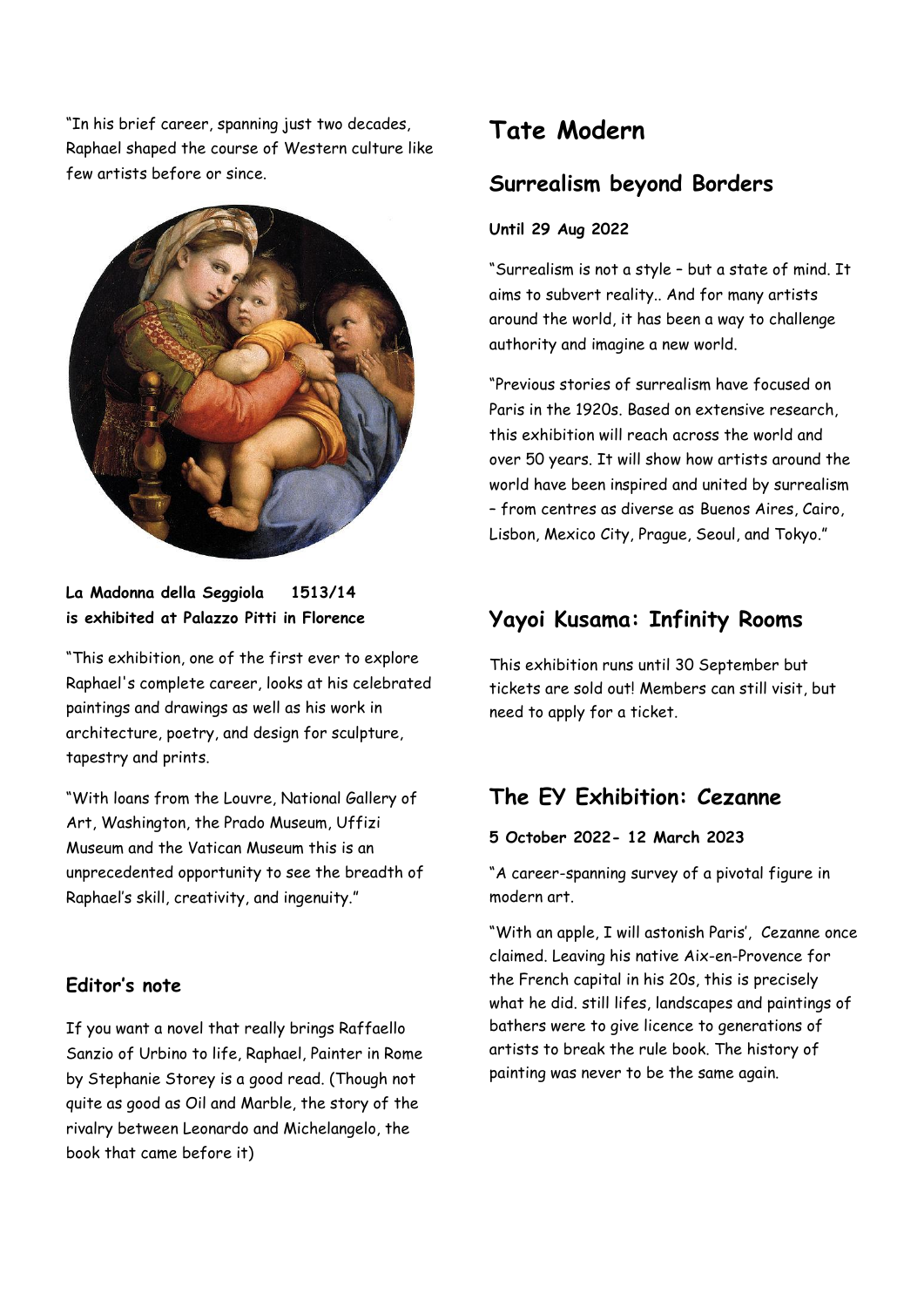

**Nature Morte au compotier**

"Focusing on the many tensions and contradictions in Cezanne's work, this exhibition seeks to understand the artist in his own context, as an ambitious young painter proudly from the Mediterranean South, yet eager to make it in metropolitan Paris.

"Featuring many works shown for the first time in the UK, the show will follow his struggle between seeking official recognition and joining the emerging [impressionists](https://www.tate.org.uk/art/art-terms/i/impressionism) before relentlessly pursuing his own unique language. We witness an artist wrestling with what it means to be a modern painter while remaining deeply sceptical about the world he lived in, from political unrest to a continually accelerating way of life."

This exhibition is staged in conjunction with the Art Institute of Chicago.

# **Tate Britain**

### **Cornelia Parker**

#### **19 May – 16 October**

"[Cornelia Parker](https://www.tate.org.uk/art/artists/cornelia-parker-2358) is one of Britain's best loved and most acclaimed contemporary artists. Always driven by curiosity, she reconfigures domestic objects to question our relationship with the world. Using transformation, playfulness and storytelling, she engages with important issues of our time, be it violence, ecology or human rights.

"The exhibition will bring together such iconic suspended works as *[Thirty Pieces of Silver](https://www.tate.org.uk/art/artworks/parker-thirty-pieces-of-silver-t07461)* 1988–9 and *[Cold Dark Matter: An Exploded View](https://www.tate.org.uk/art/artworks/parker-cold-dark-matter-an-exploded-view-t06949)* 1991; the immersive *War Room* 2015 and *Magna Carta* 2015, her monumental collective embroidery, as well as her films and a wealth of her innovative drawings, prints and photographs. Some works will spill out beyond the confines of the exhibition and infiltrate the permanent collection, in dialogue with the historical works they reference."

### **Walter Sickert**

#### **Until 18 September 2022**

"[Walter Sickert](https://www.tate.org.uk/art/artists/walter-richard-sickert-1941) is recognised as one of the most important artists of the 20th century, having helped shape modern British art as we know it. With ties to renowned painters from [James](https://www.tate.org.uk/art/artists/james-abbott-mcneill-whistler-598)  [Abbott McNeill Whistler](https://www.tate.org.uk/art/artists/james-abbott-mcneill-whistler-598) to [Edgar Degas,](https://www.tate.org.uk/art/artists/edgar-degas-988) he strengthened the artistic connections between Britain and France and continues to influence contemporary painters to this very day.

"The first major retrospective of Sickert at Tate in over 60 years, this exhibition explores how he had an often radical, distinctive approach to setting and subject matter. From working off detailed sketches to taking inspiration from news photography, these were the tools he used to depict his vision of everyday life."

"A former actor, he had a flair and fascination for all things theatrical, including performers in music halls crafted on canvas, and nude portraits staged in intimate, domestic settings. His imagination was also fuelled by current events including the rise of celebrity culture, and he used this to create compelling narratives."

# **Courtauld Gallery**

The gallery, in the grand setting of Somerset House, reopened in November after a three-year £ 57 million refurbishment.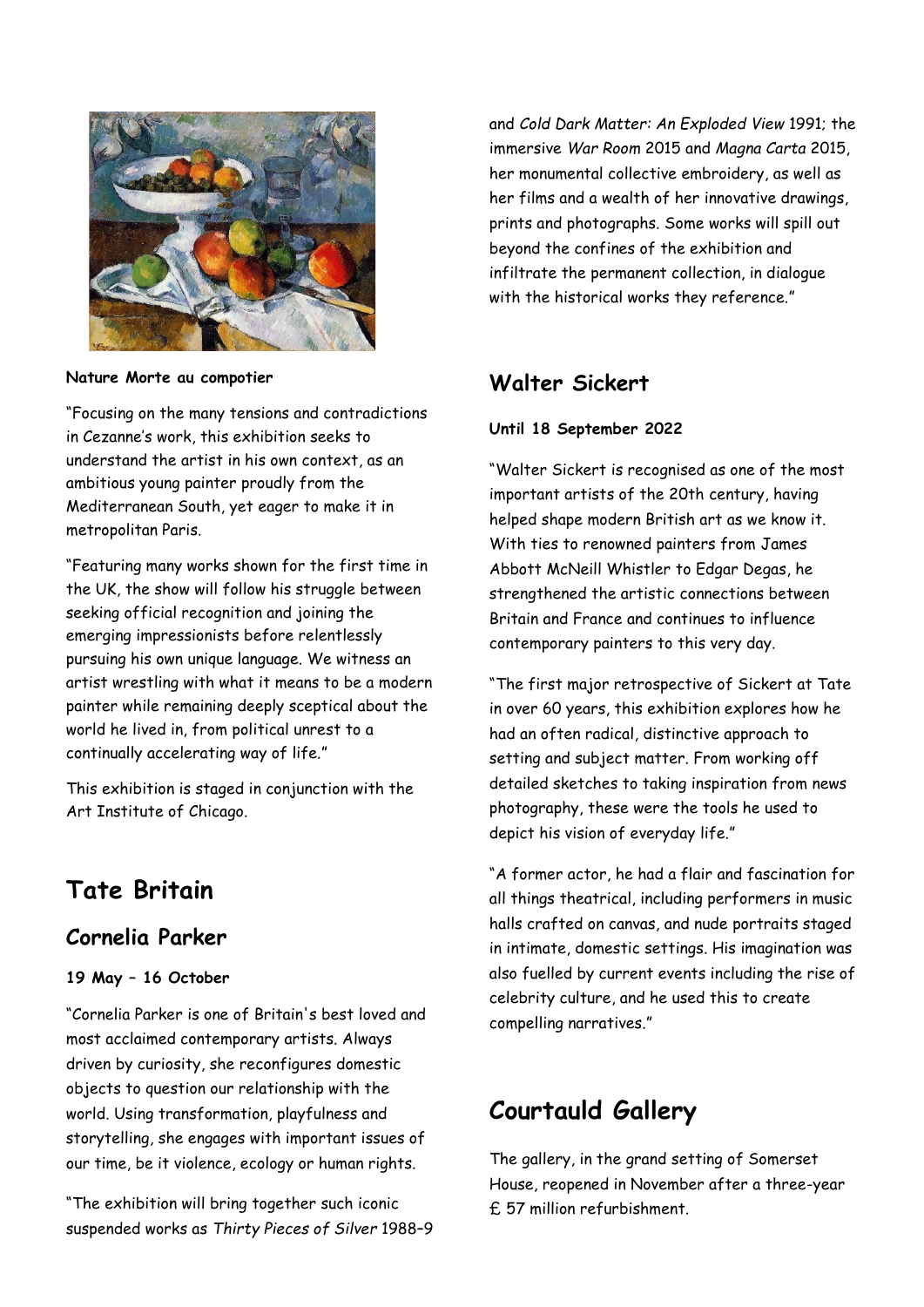The Courtauld's magnificent collection of impressionist and post-impressionist paintings is now displayed at its very best and it is worth a visit just for this. Or see:

### **Edvard Munch: the Bergen Collection 27 May to 4 September**

"The exhibition will bring together some 18 paintings from this collection – the first time a comprehensive group of works from the collection has been seen outside Norway. It will begin with seminal early examples of Munch's 'realist' period of the 1880s which launched his career, such as Morning (1884) and Summer Night (1889): a pivotal work that reflects the artist's move towards the expressive and psychologically charged work for which he became famous."

"The Courtauld's permanent collection provides rich context for the exhibition, revealing some of the artistic inspirations Munch encountered during his experimental years in Paris from 1889 to 1892, where he discovered the modern styles of Gauguin, Toulouse Lautrec and Van Gogh."

In 1997, Dawn was made an Honorary Vice President, marking all her support for CA. She was always available with good advice to the Committee and had a gentle, long view of life.



**Dawn with Angie Broome: the happy prize winners at the 2016 CA Annual Exhibition**

## **Membership News**

**Dawn Sidoli 1933 – 2022**

#### **Vice President of Clifton Arts.**

Dawn Sidoli trained at Northampton School of Art and moved with her husband to Bristol in 1970. She joined our Club in 1973. Dawn exhibited at the RWA and was soon elected an Academician .

Dawn frequently exhibited at The RA Summer Exhibition and became a Member of NEAC in 1991.

She was twice a member of our Committee, in the 70's and 80's . For many years she helped select and hang our Annual Exhibitions and of course exhibited her own work with us .

Dawn Sidoli painted our world: Bristol, Portishead, buildings and landscapes she knew well, but also Still Lives and vigorous Figures and Portraits. She used paint generously and had a distinctive palette of strong earth colours. It was always a thrill to go to a London exhibition and immediately recognise her work, proud to feel that she was somehow "ours " .

As well as a painter, Dawn was a printmaker and frequently donated prints to be raffled for Club funds at Exhibitions. She also made generous donations for prizes to be awarded at our Open Exhibitions, never wanting recognition, but continually generous to the club .

As I write, her self-portrait, painted in the 70s, hangs just inside the door in the RWA 'Me, Myself, I: Artists' Self Portraits Exhibition .This attractive woman with bouncing bobbed hair and a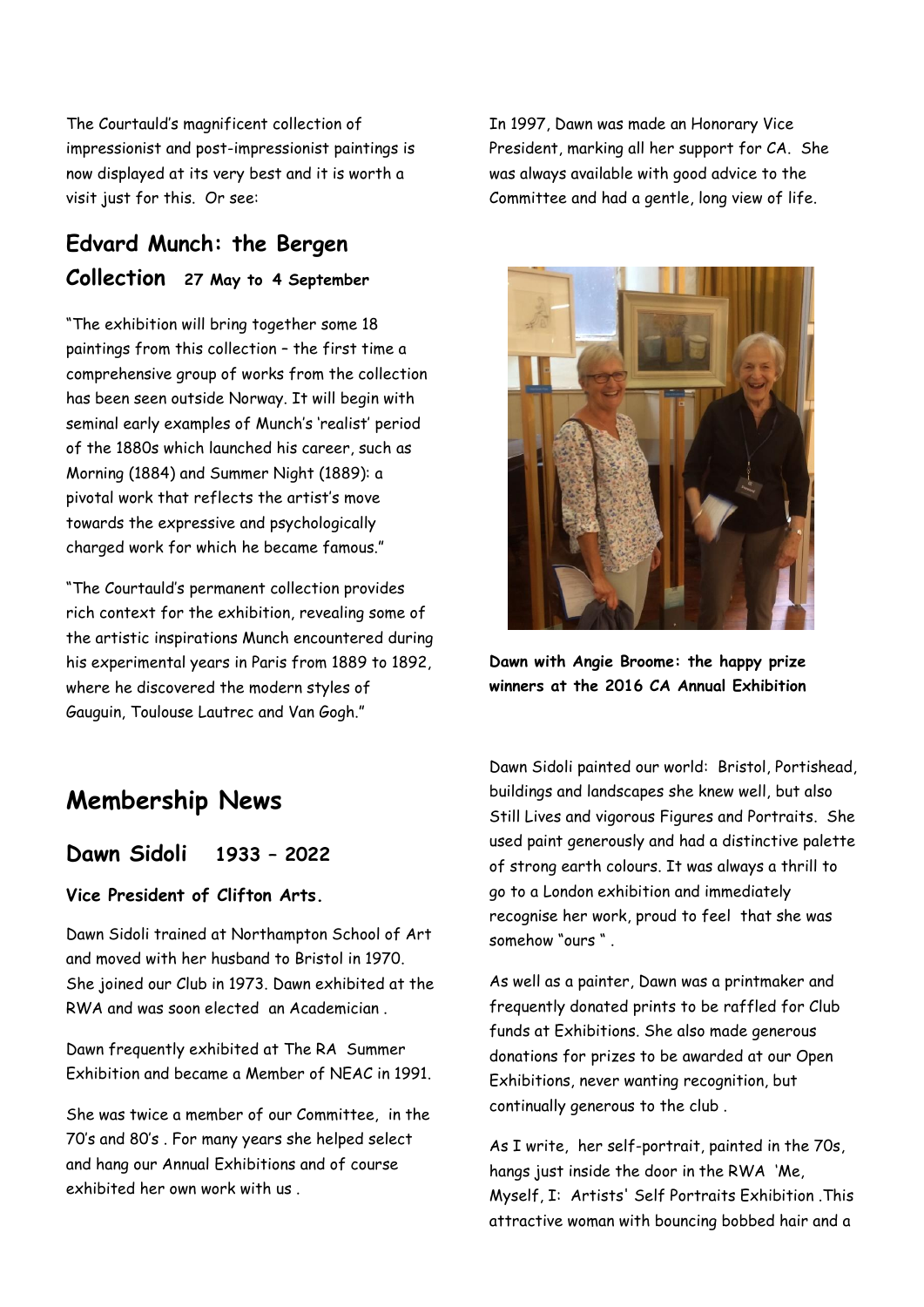generous smile was a great friend and benefactor to Clifton Arts for half a century and will be missed, especially by our members of long standing.

#### **Sue Bartlett**

### **Coach trips**

Since our club are no longer, or not for now, running coach trips, Priscilla Sorapure, a longstanding CA member, has kindly suggested acting as go-between so our members can join art trips organised by the Friends of the Royal West of England Academy.

Two trips are planned for this year: one to CARDIFF on Thursday 15th September to visit the National Art Gallery and a special exhibition of Welsh artist Gwyn Roberts, other galleries and the Makes Guild Wales (Craft show)

The second is a LONDON trip on Tuesday 6th December: Cezanne exhibition at Tate Modern; Making Modernism and South African artist William Kentridge at the RA.

Leaflets and booking forms are not yet ready, but an indication of who might be interested is helpful. If anyone would like to contact me - [priscillasorapure@gmail.com](mailto:priscillasorapure@gmail.com) I keep them informed and get the booking forms to them when they come out.

#### **Priscilla Sorapure**

## **Art Trails in and around Bristol**

**BS9 Art Trail 18 – 19 June**

Henleaze, Stoke Bishop and Westbury-on-Trym From 11 am to 5pm [info@bs9arts.co.uk](mailto:info@bs9arts.co.uk)

**South Bristol Art Trail 10 – 11 September Artist applications close 20 June at southbristolarts.co.uk**

**West Bristol Art Trail 15 – 16 October**

Clifton, Hotwells and Redland Applications closed

#### **Clevedon Arts Club Members' Exhibition**

Thursday 28 to Saturday 30 October

#### **Totterdown Arts Trail 19 - 20 November**

With events and private viewings on Friday 18 Applications not yet open

**[hello@totterdownartstrail.org](mailto:hello@totterdownartstrail.org)**

#### **North Bristol Art Trail 27 – 27 November**

Closed to new members, but all visitors welcome

### **List of CA Committee Members**

This might be useful if you need information about events or how to apply for something

| President:                | Francis Greenacre, BA, FMA |
|---------------------------|----------------------------|
| Vice-President: Jean Weir |                            |
| Chairman:                 | Anne Flliott               |
|                           | info@cliftonarts.co.uk     |
| Secretary:                | <b>Wendy Fraser</b>        |
|                           | admin@cliftonarts.co.uk    |